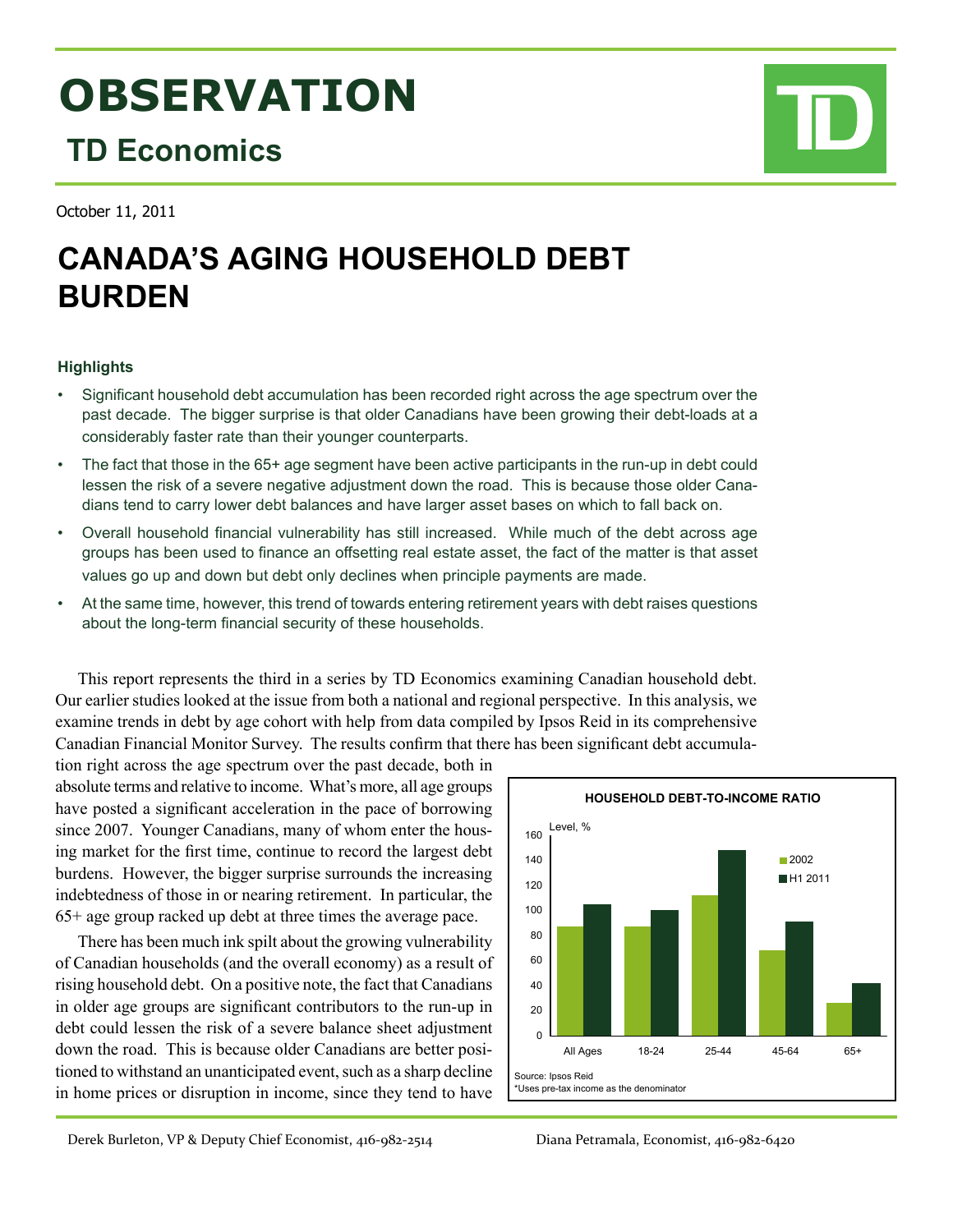

lower debt balances and larger asset bases which to fall back on. At the same time, however, the fact that Canadians are entering retirement with more debt raises questions about their long-term financial security.

#### **Canadians are retiring more indebted than ever**

The 10-year trends in debt by age group appear to pour some cold water on the traditional life-cycle hypothesis. Typically, as an individual prepares for retirement they tend to ease up on the debt accelerator and build up their assets in order to ensure adequate replacement income once they leave the work force. Over the past decade, while average debt-loads in Canada increased at twice the pace of income, the debt-loads of those 65 and older grew at three times the rate and contributed as much as half to the overall debt growth. What's more, Canadians approaching retirement (i.e., those aged 45-64) also showed an above-average penchant to accumulate debt, suggesting that the trend to holding debt later in life has some staying power.

#### **Bulking up on real estate**

A closer look shows that a large part of the growing debt burden among older Canadians reflects investment in real estate. Indeed, the trend toward real estate has been more prominent than average among the  $65+$  group, where average holdings have doubled since 2002. Like others, older Canadians have been lured by the attractive combination of low interest rates and home price appreciation. And for those in or close to retirement, low returns on interestbearing securities and sharp equity losses in recent years have provided an added incentive to diverisfy portfolios







into real estate. We've argued in earlier reports that debt used to fund asset accumulation (rather than consumption) is more sustainable.

That said, those aged 44-64 and 65+ years are the only age groups where debt growth has outstripped asset growth over the last decade. For those aged 65+ years, debt grew at a pace that was double that of assets. Accordingly, most broad metrics of household financial health – ratios of debtto-income, debt-to-assets and debt-to-homeowner's equity – have been on a deteriorating trend since 2002. Moreover, the share of income earmarked towards servicing debt has edged up for these age groups despite record-low interest rates. In contrast, Canadians under the age of 44 years have posted rising debt-to-income ratios, but other metrics have remained relatively stable.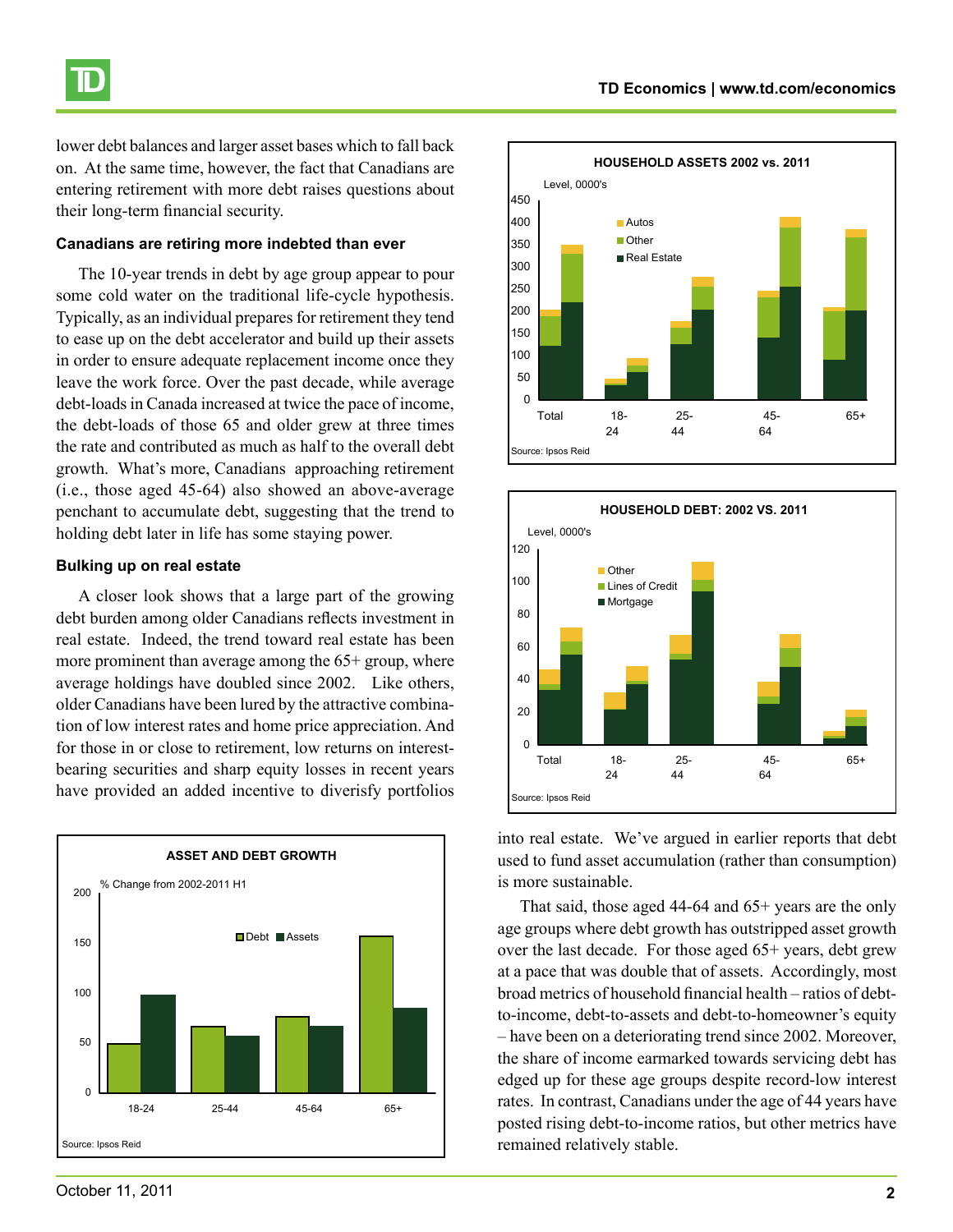### **Not just a real estate story**

While real estate acquisition has been the number-one driver of household debt across the age spectrum in recent years, it is not the whole story. While the Ipsos Reid data do not provide information on overall consumption patterns, we can use survey results on automobile asset values as a general guide. The data indicate that Canadians on average have either increased the number of cars they own or are driving a more expensive car. In 2006, the average household had automobile assets worth \$15,000. The comparable figure has since increased to \$20,000. During this period, the cost of owning or leasing a vehicle has actually fallen more than 10%, so rising prices is not an explanation. Among the age groups, larger-than-average increases in automobile assets were posted by young Canadians (18-24 years) and older Canadians (65+ years).

#### **Lines of credit see largest growth**

Another trend that has been witnessed in recent years is the growing popularity among all age groups of personal lines of credit. Mortgage debt still accounts for about three quarters of the average household debt-load. But lines of credit have been the growth leader, especially since 2007. Households have been attracted to lines of credit, since the variable-rate pricing of these products has enabled households to reap the benefits of extraordinarily low level of short-term interest rates. Furthermore, they come with more flexible repayment options compared to other lending products. The latter has been a particularly attractive feature for Canadians aged 18-24 and those 65+, where growth in borrowing by way of lines of credit has been most pronounced. For example, for younger Canadians, lines of credit have been widely used to finance post-secondary education. Like their younger counterparts, older segments of the population have been active users of credit lines for investment purposes, particularly in real estate. Less clear is how credit has been used as a tool for income replacement during a period of low porfolio returns.

### **Debt growth has slowed since 2009**

In past reports, we have heeded the warning that household debt accumulation has become excessive. On the plus side, there have been indications that growth in household borrowing has begun to moderate, especially within the younger (18-24 years) and older (65+ years) areas of the age spectrum. Three rounds of tightening in mortgage insurance rules since 2008 may help explain part of the simmering



down in the pace of borrowing. We expect a further slowdown over the next few months, as recent financial market turmoil and economic worries lead to increased caution among households. Still, the jury is out whether this trend will be sustained over the medium term. And from a longerterm perspective, a continued appetite for debt among the fastest-growing age segment (65+ years) would support average borrowing rates in Canada.

#### **Implications**

Household debt in absolute terms and relative to income have been rising across the age spectrum over the past decade. This highlights the growing vulnerability of household balance sheets to unanticipated events. While much of the debt has been used to finance an offsetting real estate asset, the truth of the matter is that asset values go up and down in value but debt only declines when principle payments are made. What's more, there is a good argument that despite the recent slowdown, households will continue to add to their debt burdens over the medium term in a low interest rate environment.

Notwithstanding the rising household vulnerability, the fact that a substantial share of the new borrowing has been tilted towards the older age segments might lessen the overall risk compared to what would be the case if concentrated in the younger age groups. That is because older Canadians tend to have lower debt balances and larger asset bases which to fall back on.

Lastly, the trend towards retiring with debt increases uncertainty with respect to these households' longer-term financial outcomes. In a June 2010 TD Economics report